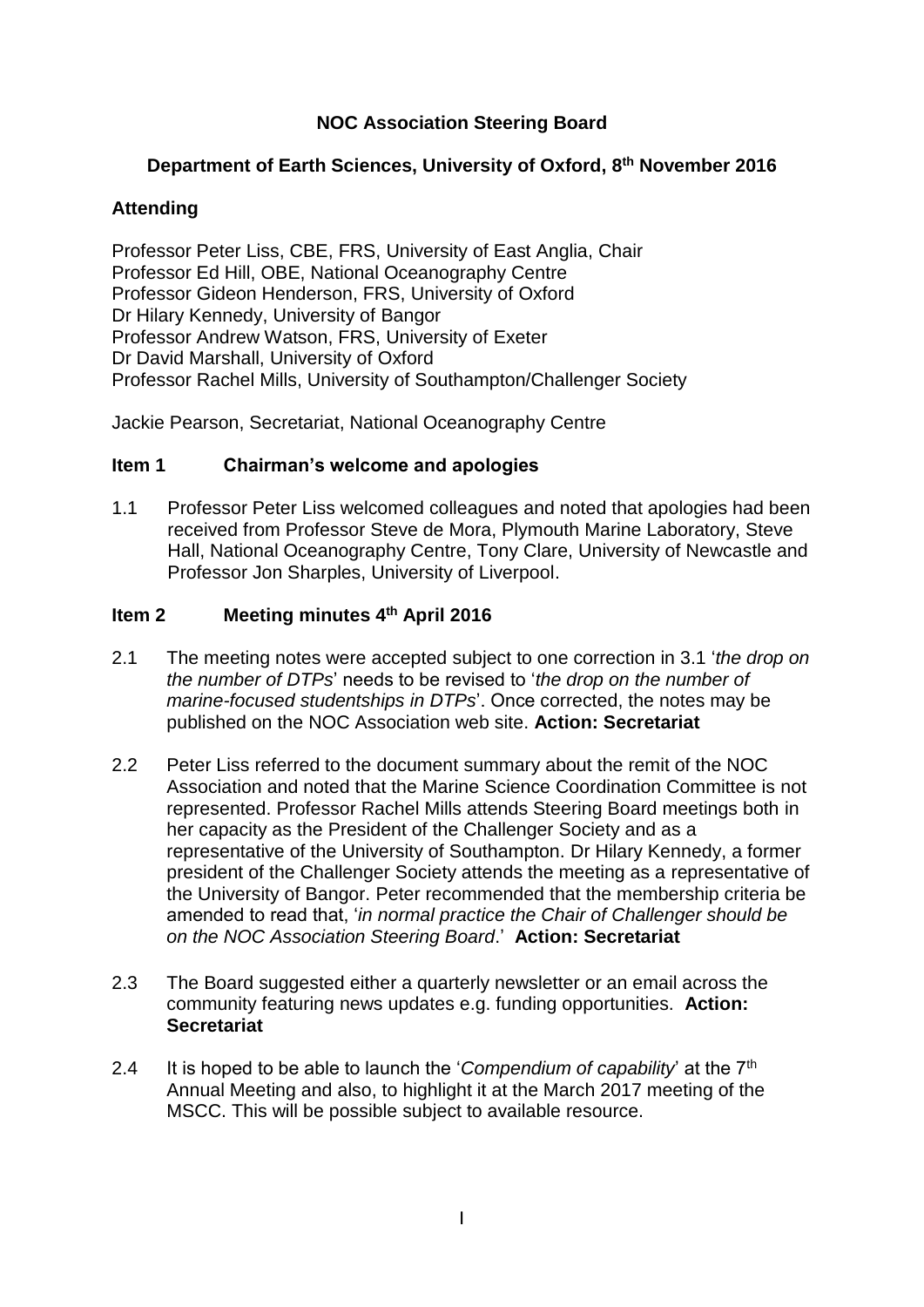## **Item 3 NOC Association in the new NOC**

- 3.1 Professor Ed Hill said that the issue about the status of the NOC Association within the new NOC had become less clear. The Association will have an observer status. Peter Liss asked whether the fact that the NOC Association is funded by the NOC may compromise its independence. Ed advised that the NOC Company Secretary Caroline Speller was in discussion with some NHS trust secretaries to draw comparisons with the form of the new NOC.
- 3.2 Peter Liss asked how important it will be that the NOC Association has some independence from the new NOC. Should the NOC Association continue as it is? This question depends on the level of influence that the Board hopes to have. Peter commented that it would be best that the NOC Association is not a trustee, but that it has observer status so that it will be possibly to express an uninhibited view. Ed asked whether the Board would feel inhibited the NOC Association continued to be supported by the NOC or would the Board refer the Association to be supported in a different way? Professor Andrew Watson noted that were the NOC to withdraw its support, this would not be well received by the community.
- 3.3 Peter Liss noted the advantages of support from the Secretariat and added that the articles of the new NOC would need to show that the NOC Association has a role in the running of the new NOC. The articles could include that administration and travel support will be provided.
- 3.5 Dr Hilary Kennedy asked whether the name '*NOC Association Steering Board*' could be changed to the '*NOC Association Advisory Board*'. Ed Hill said that there will already be a number of Advisory Boards for the new NOC that report to the executive structure of NOC. The NOC Association would have observer status on the main board and the Advisory Boards would report to the NOC Executive Board.
- 3.6 Andy commented that one of the roles of the NOC Association was to enable, for example, HEIs to have a voice in terms with regards of research infrastructure e.g. the NERC ships. The background document on the NOC Association is to be sent to Rachel Mills. **Action: Secretariat**
- 3.7 Dr David Marshall commented that it is unlikely that institutes would agree to pay a membership fee to be part of the NOC Association. Presently, this Board is represented by Peter Liss on the NOC Stakeholder Advisory Board. Professor Gideon Henderson said that NOC support will be anticipated with T & S support from the NOC. Peter added that the NOC Advisory Board and Steering Board have agreed that the Association should have an observer status in the new NOC and that this needs to go to the NOC Stakeholder Advisory Board.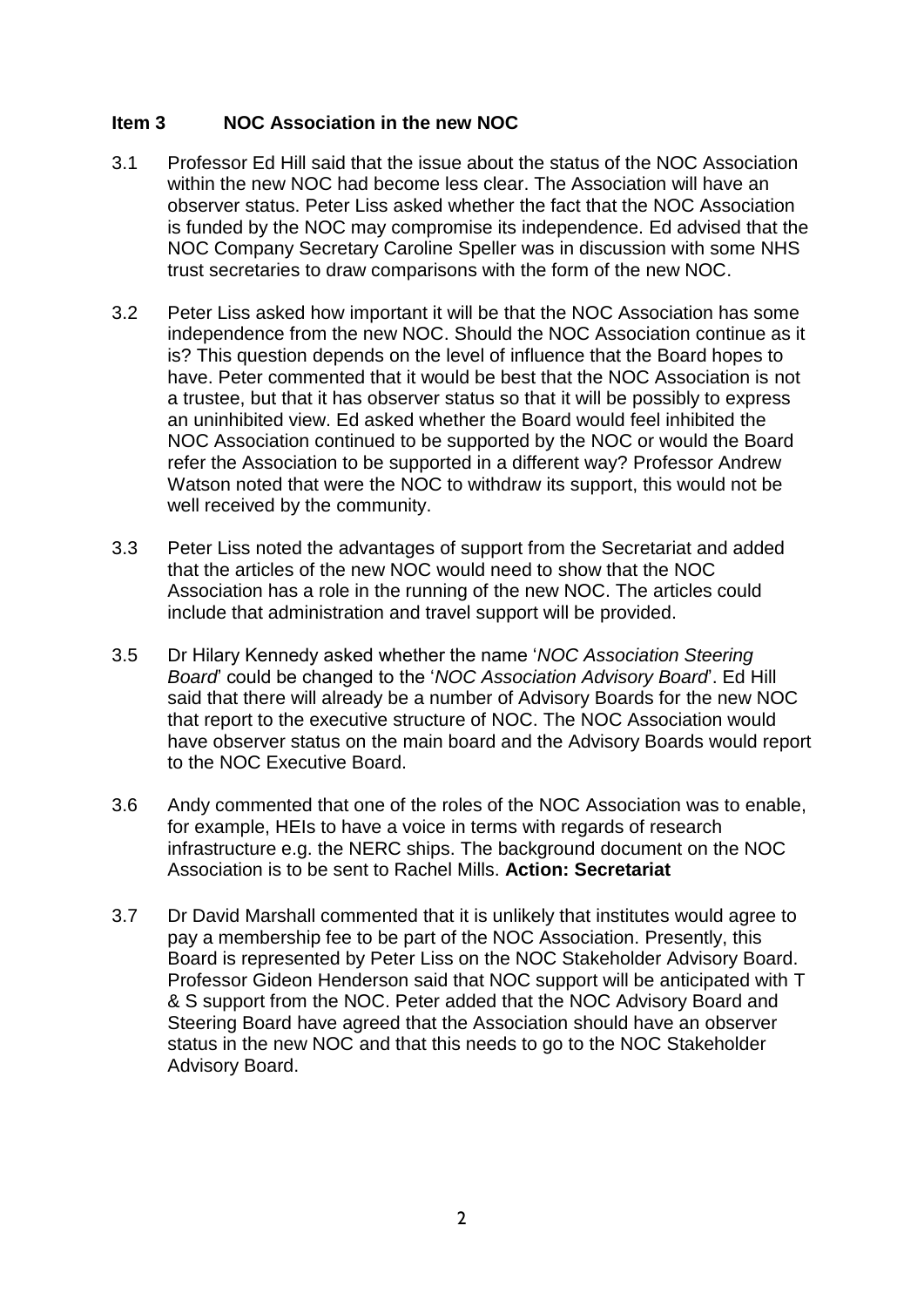#### **Item 4 Marine science and the disciplinary balance of NERC funded PhDs**

- 4.1 Mark James spoke to this item and explained some analysis he had completed from data provided by NERC from 2011 onwards. Peter referred to the concern that marine science may be allocated a smaller proportion of studentships under the new NERC Doctoral Training Partnerships compared with the algorithm allocation of studentships.
- 4.2 Peter Liss was concerned that available data have indicated that there has been a drop in numbers of marine-related PhD studentships. For example, the figure for the proportion of PhD studentships identified as 'Marine' was 19% in 2015. Previously, the figures were higher in the data provided by the NERC office.
- 4.3 Rachel Mills referred to the 2017 NERC Call for Evidence of Training Priority. This is now on the NERC web site [\(http://www.nerc.ac.uk/funding/available/postgrad/focused/cdt/evidence/\)](http://www.nerc.ac.uk/funding/available/postgrad/focused/cdt/evidence/). The NOC Association stakeholders should be encouraged to submit appropriate evidence to this call. **Action: Secretariat**
- 4.4 Gideon Henderson noted that we need to bring the community together to think about the training priorities in the marine area. Peter suggested that this could be taken up at the 7th Annual Meeting. Members agreed. Rachel explained that evidence will be looked at by the NERC Training Advisory Board in June 2017 leading to future calls for proposals from the community. Peter agreed to have this subject as an item at the 7th Annual Meeting **Action: Peter Liss**
- 4.5 Peter Liss suggested we should have a session on Training Priorities in the marine area at the annual meeting. It would be useful to obtain the classification of studentship by Science Area for NERC funded and other studentships to present to inform a Training Priority submission.

### **Item 5 Ownership and governance**

- 5.1 Ed Hill said that there is a paper between NERC and BEIS which will invite the Science Minister to approve moving to the development of business cases from the NOC and the CEH.
- 5.2 We will need to recruit members to shadow boards. Producing the business case is not a problem but it needs to have somewhere to go. There is a timetable for this. The UKRI is now being formed; the legislation is going through Parliament and this will go on line from 1 April 2018. If, therefore, the NOC does become independent, this needs to happen before 1 April 2018, i.e. before the UK RI comes on line.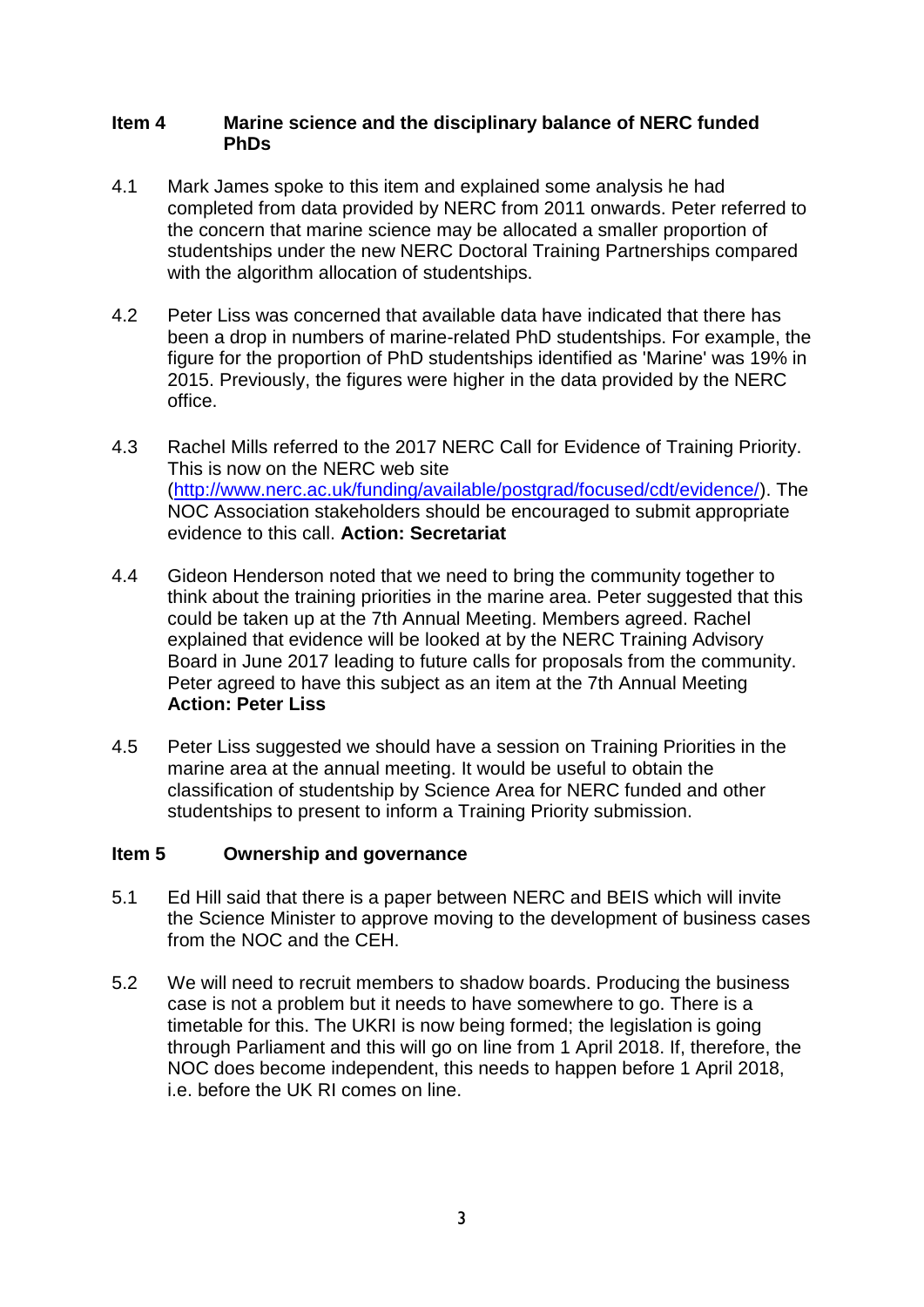# **Item 6 Actions from the 6th Annual Meeting**

6.1 During the closing discussion of the  $6<sup>th</sup>$  Annual Meeting, a concern had been raised about the need to maximise the flow of information and to ensure early involvement of the UK in bids to research initiatives. Peter Liss emphasised the need to publicise national calls for proposals, especially where there is a need to identify partners and European contacts. There is a need to be mindful of potential conflicts of interest.

## **Item 7 Annual Meeting of NOC Association**

- 7.1 There needs to be time (say one hour) for groups to discuss bids for CDTs. There needs to be a paper circulated before the meeting to explain what is required of delegates. We need a discussion, perhaps at the end of the morning session. Results can be reported back at plenary. Rachel could cover an introduction to this. Perhaps we should book some side rooms. Rachel agreed to think about this. Gideon suggested one group/sub-set from delegates to discuss this. Mark James could lead a group on aquaculture, for example. Also, perhaps deep sea mining?
- 7.2 People interested in student training need to decide the focus of the CDT. Should we choose a champion? Ideas can then will go to the TAP. Last time, there were 37 evidence bids. We need to generate a three page concept idea and need examples of successful CDT bids. Rachel could cover this. Delegates need to come with an idea and ideally, some supporting evidence. Could we link to examples when we announce the meeting?
- 7.3 Other topic ideas include the G7 process, the Global Challenges Research Fund, the implications of Brexit. Suggest a one hour lunch, and then one hour discussion, then 10 minutes for feedback. We need to nominate colleagues to lead this who must be notified in advance. We should include an item on the G7. Ed explained how the Ocean became an agenda item for G7 nations. Two issues were raised: marine plastics and deep sea mining. These were agreed but the Science Minister said that there was a need to take a wider perspective - there is a need for a 'CERN of the ocean'. The UK suggested this idea already exists in the guise of the Global Ocean Observing System (GOOS) and agreed to develop this initiative further. The UK has continued to lead this project with the developed of five recommendations:
	- 1. Support the development of an initiative for enhanced global sea and ocean observation required to monitor inter alia climate change and marine biodiversity, e.g. through the Global Argo Network and other observation platforms, while fully sustaining and coordinating with ongoing observation;
	- 2. Support an enhanced system of ocean assessment through the UN Regular Process to develop a consensus view on the state of the oceans, working to a regular timescale which would enable sustainable management strategies to be developed and implemented across the G7 group and beyond;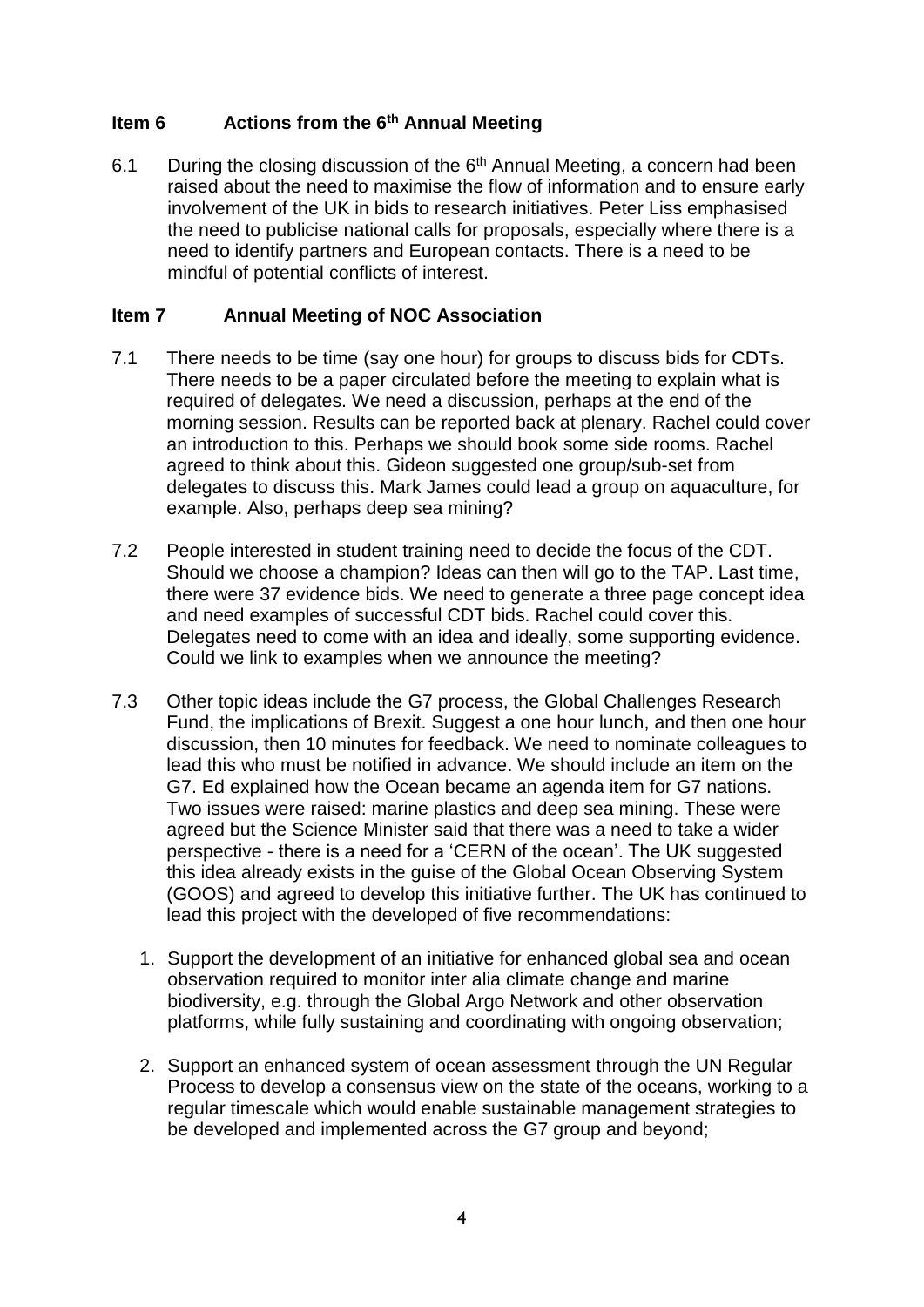- 3. Promote open science and the improvement of the global data sharing infrastructure to ensure the discoverability, accessibility, and interoperability of a wide range of ocean and marine data;
- 4. Strengthen collaborative approaches to encourage the development of regional observing capabilities and knowledge networks in a coordinated and coherent way, including supporting the capacity building of developing countries; and
- 5. Promote increased G7 political‐cooperation by identifying additional actions needed to enhance future routine ocean observations.
- 7.4 We are working to help the Science Minister to identify the issues. The NOC has been a catalyst to develop the position papers and had received input from members of the NOC Association. A meeting will be held in Southampton at the end of November 2016 which will hone a further set of recommendations that will go to the next Ministerial Meeting.
- 7.5 Countries have volunteered to lead on four of the five recommendations. Ocean observing is identified as the most important theme. Gideon Henderson asked about the objective of this process. Ed Hill explained that the UK would like to see if the initiative leads to further funding from the UK side into ocean observing. We have raised the profile of this issue at Ministerial level. We are trying to add some political impetus and see whether the G7 can improve on the earlier ocean assessment that was completed.
- 7.6 Peter Liss asked whether we should include an item about this in the annual meeting. By the date of the 7<sup>th</sup> Annual Meeting, the next stage of this process will have taken place and there will be a report on what has happened so far. It would be good for the community to hear about this. Peter suggested that we have a presentation on this and suggested contacting Adrian Martin or Jo Johnson or Alex Crook from BEIS. It was agreed to include the G7 as an agenda item at the 7th Annual Meeting. **Action: Secretariat**
- 7.7 Gideon and Rachel are involved in the Foresight project '*Future of the Sea*' that is looking at marine resources. Sir Mark Walport and Ian Boyd are cochairing this. Henry Green, Government Office for Science, is Project Leader. Ian Boyd should be invited to talk about the *'Future of the Sea'*. **Action: Secretariat/Peter Liss**
- 7.8 Ed Hill confirmed that Marine Scotland is represented for the *G7 'Future of the Oceans and Seas.'* Mark James agreed to circulate a report about BREXIT that had been undertaken by ABP Mer. **Action: Mark James**
- 7.9 Rachel mentioned that Defra's Gemma Harper would be a good contact to invite a presentation about the 25 Year Environment Strategy and how Defra is testing these through a limited number of 'Pioneer' areas. **Action: Secretariat**